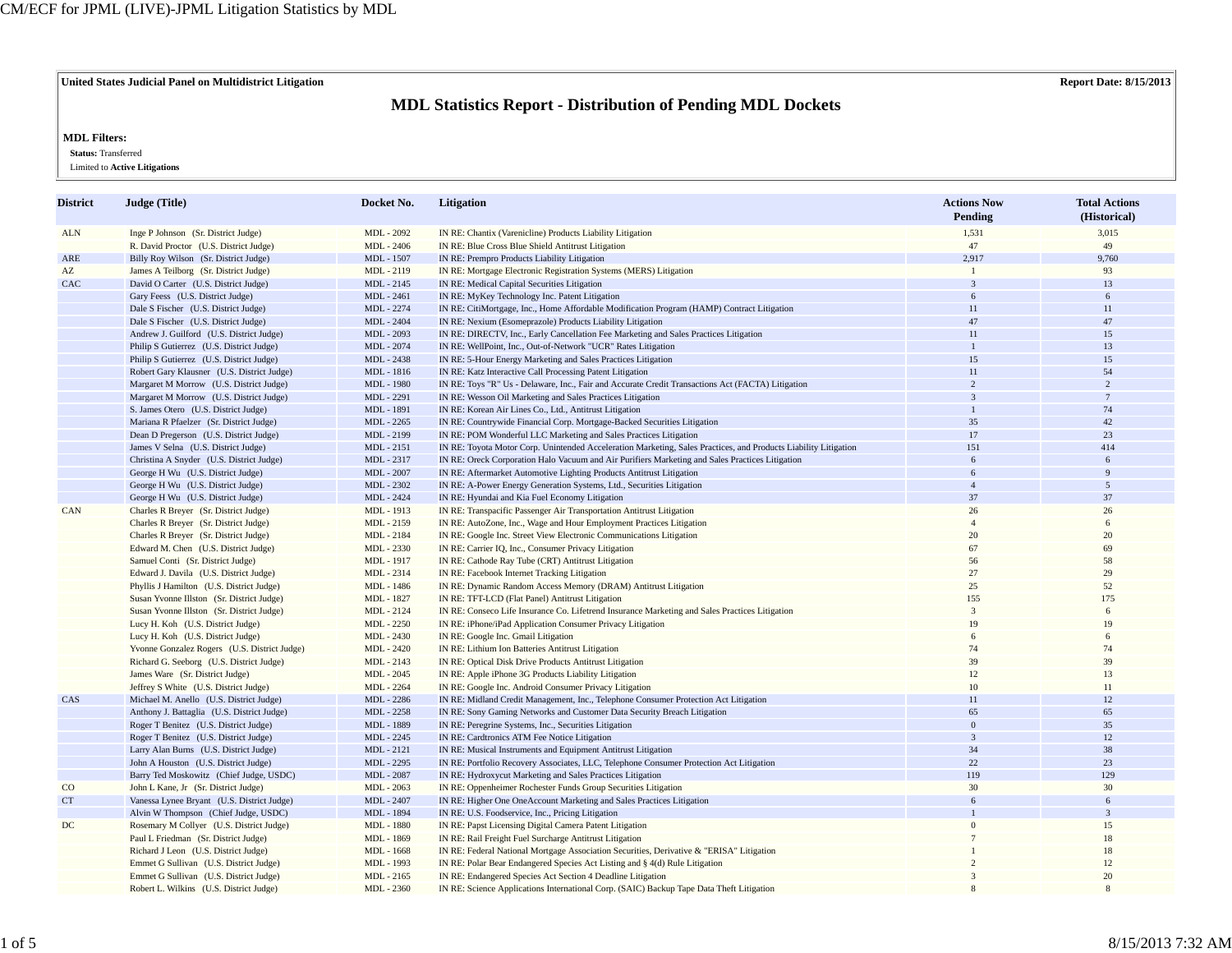| $\rm DE$   | Sue L Robinson (U.S. District Judge)        | MDL - 2358        | IN RE: Google Inc. Cookie Placement Consumer Privacy Litigation                                                                 | 26                                | 26              |
|------------|---------------------------------------------|-------------------|---------------------------------------------------------------------------------------------------------------------------------|-----------------------------------|-----------------|
|            | Sue L Robinson (U.S. District Judge)        | MDL - 2429        | IN RE: Automated Transactions LLC Patent Litigation                                                                             | 21                                | 25              |
|            | Gregory M Sleet (Chief Judge, USDC)         | <b>MDL</b> - 2200 | IN RE: Armodafinil Patent Litigation                                                                                            | $\overline{5}$                    | 8               |
|            | Gregory M Sleet (Chief Judge, USDC)         | MDL - 2344        | IN RE: Bear Creek Technologies, Inc., ('722) Patent Litigation                                                                  | 15                                | 15              |
|            | Leonard P Stark (U.S. District Judge)       | MDL - 1717        | IN RE: Intel Corp. Microprocessor Antitrust Litigation                                                                          | 56                                | 82              |
| <b>FLM</b> | Roy B. Dalton, Jr. (U.S. District Judge)    | MDL - 2398        | IN RE: Enhanced Recovery Company, LLC, Telephone Consumer Protection Act Litigation                                             | $\overline{3}$                    | $7\phantom{.0}$ |
|            | James S Moody, Jr (Sr. District Judge)      | MDL - 1626        | IN RE: Accutane (Isotretinoin) Products Liability Litigation                                                                    | 2                                 | 118             |
|            | James D Whittemore (U.S. District Judge)    | MDL - 2173        | IN RE: Photochromic Lens Antitrust Litigation                                                                                   | 17                                | 29              |
| <b>FLS</b> | Cecilia M Altonaga (U.S. District Judge)    | MDL - 2051        | IN RE: Denture Cream Products Liability Litigation                                                                              | 77                                | 214             |
|            | James Lawrence King (Sr. District Judge)    | MDL - 2036        | IN RE: Checking Account Overdraft Litigation                                                                                    | 19                                | 100             |
|            | Joan A Lenard (U.S. District Judge)         | MDL - 2324        | IN RE: Horizon Organic Milk Plus DHA Omega-3 Marketing and Sales Practices Litigation                                           | $7\phantom{.0}$                   | $7\phantom{.0}$ |
|            | Kenneth A Marra (U.S. District Judge)       | MDL - 1916        | IN RE: Chiquita Brands International, Inc., Alien Tort Statute and Shareholders Derivative Litigation                           | 13                                | 18              |
|            | Kenneth A Marra (U.S. District Judge)       | MDL - 2246        | IN RE: Air Crash Near Rio Grande, Puerto Rico, on December 3, 2008                                                              | 6                                 | $7\phantom{.0}$ |
|            |                                             |                   |                                                                                                                                 | 27                                | 1,831           |
|            | Donald M Middlebrooks (U.S. District Judge) | MDL - 1928        | IN RE: Trasylol Products Liability Litigation                                                                                   | $\mathbf{1}$                      |                 |
|            | Federico A Moreno (Chief Judge, USDC)       | MDL - 1334        | IN RE: Managed Care Litigation                                                                                                  |                                   | 127             |
|            | Patricia A Seitz (U.S. District Judge)      | MDL - 2183        | IN RE: Brican America LLC Equipment Lease Litigation                                                                            | $\overline{4}$                    | 6               |
| GAM        | Clay D Land (U.S. District Judge)           | <b>MDL</b> - 2004 | IN RE: Mentor Corp. ObTape Transobturator Sling Products Liability Litigation                                                   | 456                               | 534             |
| <b>GAN</b> | Timothy C Batten, Sr (U.S. District Judge)  | MDL - 2089        | IN RE: Delta/AirTran Baggage Fee Antitrust Litigation                                                                           | $\mathbf{1}$                      | 14              |
|            | William S Duffey, Jr (U.S. District Judge)  | MDL - 2329        | IN RE: Wright Medical Technology, Inc., Conserve Hip Implant Products Liability Litigation                                      | 46                                | 47              |
|            | J. Owen Forrester (Sr. District Judge)      | MDL - 2171        | IN RE: Capital One Bank Credit Card Interest Rate Litigation                                                                    | $\overline{4}$                    | $\overline{4}$  |
|            | J. Owen Forrester (Sr. District Judge)      | MDL - 2218        | IN RE: Camp Lejeune, North Carolina, Water Contamination Litigation                                                             | 11                                | 11              |
|            | Thomas W Thrash, Jr (U.S. District Judge)   | MDL - 1845        | IN RE: ConAgra Peanut Butter Products Liability Litigation                                                                      | 13                                | 387             |
|            | Thomas W Thrash, Jr (U.S. District Judge)   | MDL - 2084        | IN RE: AndroGel Antitrust Litigation (No. II)                                                                                   | 17                                | 17              |
| $\rm ID$   | B. Lynn Winmill (Chief Judge, USDC)         | MDL - 2186        | IN RE: Fresh and Process Potatoes Antitrust Litigation                                                                          | $\overline{c}$                    | $7\phantom{.0}$ |
| <b>ILC</b> | Michael P McCuskey (Sr. District Judge)     | MDL - 2104        | IN RE: IKO Roofing Shingle Products Liability Litigation                                                                        | $7\overline{ }$                   | 10              |
| ILN        | Marvin E Aspen (Sr. District Judge)         | MDL - 1715        | IN RE: Ameriquest Mortgage Co. Mortgage Lending Practices Litigation                                                            | 111                               | 523             |
|            | Elaine E Bucklo (Sr. District Judge)        | MDL - 2364        | IN RE: Nebivolol ('040) Patent Litigation                                                                                       | 2                                 | 2               |
|            | Robert M Dow, Jr (U.S. District Judge)      | MDL - 2031        | IN RE: Dairy Farmers of America, Inc., Cheese Antitrust Litigation                                                              | 10                                | 10              |
|            | Robert W Gettleman (Sr. District Judge)     | MDL - 1957        | IN RE: Aftermarket Automotive Filters Antitrust Litigation                                                                      | 34                                | 60              |
|            | Joan B Gottschall (Sr. District Judge)      | MDL - 2109        | IN RE: Plasma-Derivative Protein Therapies Antitrust Litigation                                                                 | 17                                | 19              |
|            | Joan B Gottschall (Sr. District Judge)      | MDL - 2334        | IN RE: Liberty Refund Anticipation Loan Litigation                                                                              | 10                                | 10              |
|            | Joan B Gottschall (Sr. District Judge)      | MDL - 2373        | IN RE: H&R Block Refund Anticipation Loan Litigation                                                                            |                                   | 9               |
|            | John F Grady (Sr. District Judge)           | MDL - 986         |                                                                                                                                 |                                   | 377             |
|            |                                             |                   | IN RE: "Factor VIII or IX Concentrate Blood Products" Products Liability Litigation                                             |                                   | $7\phantom{.0}$ |
|            | James F Holderman, Jr (U.S. District Judge) | MDL - 1536        | IN RE: Sulfuric Acid Antitrust Litigation                                                                                       |                                   |                 |
|            | James F Holderman, Jr (U.S. District Judge) | MDL - 2303        | IN RE: Innovatio IP Ventures, LLC, Patent Litigation                                                                            | 14                                | 14              |
|            | James F Holderman, Jr (U.S. District Judge) | MDL - 2416        | IN RE: Capital One Telephone Consumer Protection Act Litigation                                                                 | 30                                | 43              |
|            | Matthew F Kennelly (U.S. District Judge)    | MDL - 1997        | IN RE: Text Messaging Antitrust Litigation                                                                                      | $\overline{4}$                    | 38              |
|            | Matthew F Kennelly (U.S. District Judge)    | MDL - 2372        | IN RE: Watson Fentanyl Patch Products Liability Litigation                                                                      | 26                                | 30              |
|            | Joan Humphrey Lefkow (Sr. District Judge)   | MDL - 2371        | IN RE: Unified Messaging Solutions LLC Patent Litigation                                                                        | 46                                | 47              |
|            | Charles R Norgle, Sr (U.S. District Judge)  | MDL - 1604        | IN RE: Ocwen Federal Bank FSB Mortgage Servicing Litigation                                                                     | 5                                 | 93              |
|            | Rebecca R Pallmeyer (U.S. District Judge)   | MDL - 2272        | IN RE: Zimmer NexGen Knee Implant Products Liability Litigation                                                                 | 1,051                             | 1,090           |
|            | Milton I Shadur (Sr. District Judge)        | MDL - 2455        | IN RE: Stericycle, Inc., Steri-Safe Contract Litigation                                                                         | 5                                 | 5               |
| <b>ILS</b> | David R Herndon (Chief Judge, USDC)         | MDL - 2100        | IN RE: Yasmin and Yaz (Drospirenone) Marketing, Sales Practices and Products Liability Litigation                               | 9,868                             | 11,215          |
|            | David R Herndon (Chief Judge, USDC)         | MDL - 2385        | IN RE: Pradaxa (Dabigatran Etexilate) Products Liability Litigation                                                             | 1,343                             | 1,389           |
| <b>INN</b> | Robert L Miller, Jr (U.S. District Judge)   | MDL - 2391        | IN RE: Biomet M2a Magnum Hip Implant Products Liability Litigation                                                              | 587                               | 588             |
| <b>INS</b> | Larry J McKinney (Sr. District Judge)       | MDL - 2181        | IN RE: Method of Processing Ethanol Byproducts and Related Subsystems ('858) Patent Litigation                                  | 13                                | 13              |
| KS         | John W Lungstrum (Sr. District Judge)       | MDL - 1616        | IN RE: Urethane Antitrust Litigation                                                                                            | $7\phantom{.0}$                   | 33              |
|            | John W Lungstrum (Sr. District Judge)       | MDL - 2138        | IN RE: Bank of America Wage and Hour Employment Practices Litigation                                                            | 25                                | 30              |
|            | Kathryn H Vratil (Chief Judge, USDC)        | MDL - 1840        | IN RE: Motor Fuel Temperature Sales Practices Litigation                                                                        | 41                                | 51              |
| <b>KYE</b> | Joseph M Hood (Sr. District Judge)          | MDL - 1877        | IN RE: ClassicStar Mare Lease Litigation                                                                                        | 17                                | 30              |
|            | Danny C Reeves (U.S. District Judge)        | MDL - 2226        | IN RE: Darvocet, Darvon and Propoxyphene Products Liability Litigation                                                          | 51                                | 249             |
| <b>KYW</b> | John G Heyburn, II (U.S. District Judge)    | MDL - 1974        | IN RE: Countrywide Financial Corp. Mortgage Lending Practices Litigation                                                        | $\overline{4}$                    | $\overline{4}$  |
|            | Thomas B Russell (Sr. District Judge)       | MDL - 2308        | IN RE: Skechers Toning Shoe Products Liability Litigation                                                                       | 434                               | 471             |
| LAE        | Carl J Barbier (U.S. District Judge)        | MDL - 2179        | IN RE: Oil Spill by the Oil Rig "Deepwater Horizon" in the Gulf of Mexico, on April 20, 2010                                    | 2,854                             | 2,979           |
|            | Kurt D Engelhardt (U.S. District Judge)     | MDL - 1873        | IN RE: FEMA Trailer Formaldehyde Products Liability Litigation                                                                  | $\overline{1}$                    | 4,828           |
|            | Kurt D Engelhardt (U.S. District Judge      | MDL - 2454        | IN RE: Franck's Lab, Inc., Products Liability Litigation                                                                        | 20                                | 20              |
|            | Eldon E Fallon (U.S. District Judge)        | MDL - 1355        | IN RE: Propulsid Products Liability Litigation                                                                                  | $\mathbf{0}$                      | 474             |
|            | Eldon E Fallon (U.S. District Judge)        | MDL - 1657        | IN RE: Vioxx Marketing, Sales Practices and Products Liability Litigation                                                       | 514                               | 10,319          |
|            | Eldon E Fallon (U.S. District Judge)        | <b>MDL</b> - 2047 | IN RE: Chinese-Manufactured Drywall Products Liability Litigation                                                               | 316                               | 357             |
|            | Sarah S Vance (Chief Judge, USDC)           |                   | IN RE: Pool Products Distribution Market Antitrust Litigation                                                                   | 32                                | 35              |
|            |                                             | MDL - 2328        |                                                                                                                                 |                                   | 2,580           |
| LAW        | Rebecca F Doherty (U.S. District Judge)     | MDL - 2299        | IN RE: Actos (Pioglitazone) Products Liability Litigation<br>IN RE: Celexa and Lexapro Marketing and Sales Practices Litigation | 2,514                             |                 |
| $\rm MA$   | Nathaniel M Gorton (U.S. District Judge)    | MDL - 2067        |                                                                                                                                 | $5\overline{ }$<br>$\overline{4}$ | 10              |
|            | Michael A Ponsor (Sr. District Judge)       | MDL - 2208        | IN RE: Prudential Insurance Company of America SGLI/VGLI Contract Litigation                                                    |                                   | $\overline{4}$  |
|            | Patti B Saris (Chief Judge, USDC)           | MDL - 1456        | IN RE: Pharmaceutical Industry Average Wholesale Price Litigation                                                               | 11                                | 133             |
|            | Patti B Saris (Chief Judge, USDC)           | MDL - 1629        | IN RE: Neurontin Marketing, Sales Practices and Products Liability Litigation                                                   | $\overline{4}$                    | 253             |
|            | F. Dennis Saylor (U.S. District Judge)      | MDL - 2375        | IN RE: Body Science LLC Patent Litigation                                                                                       | 6                                 | 6               |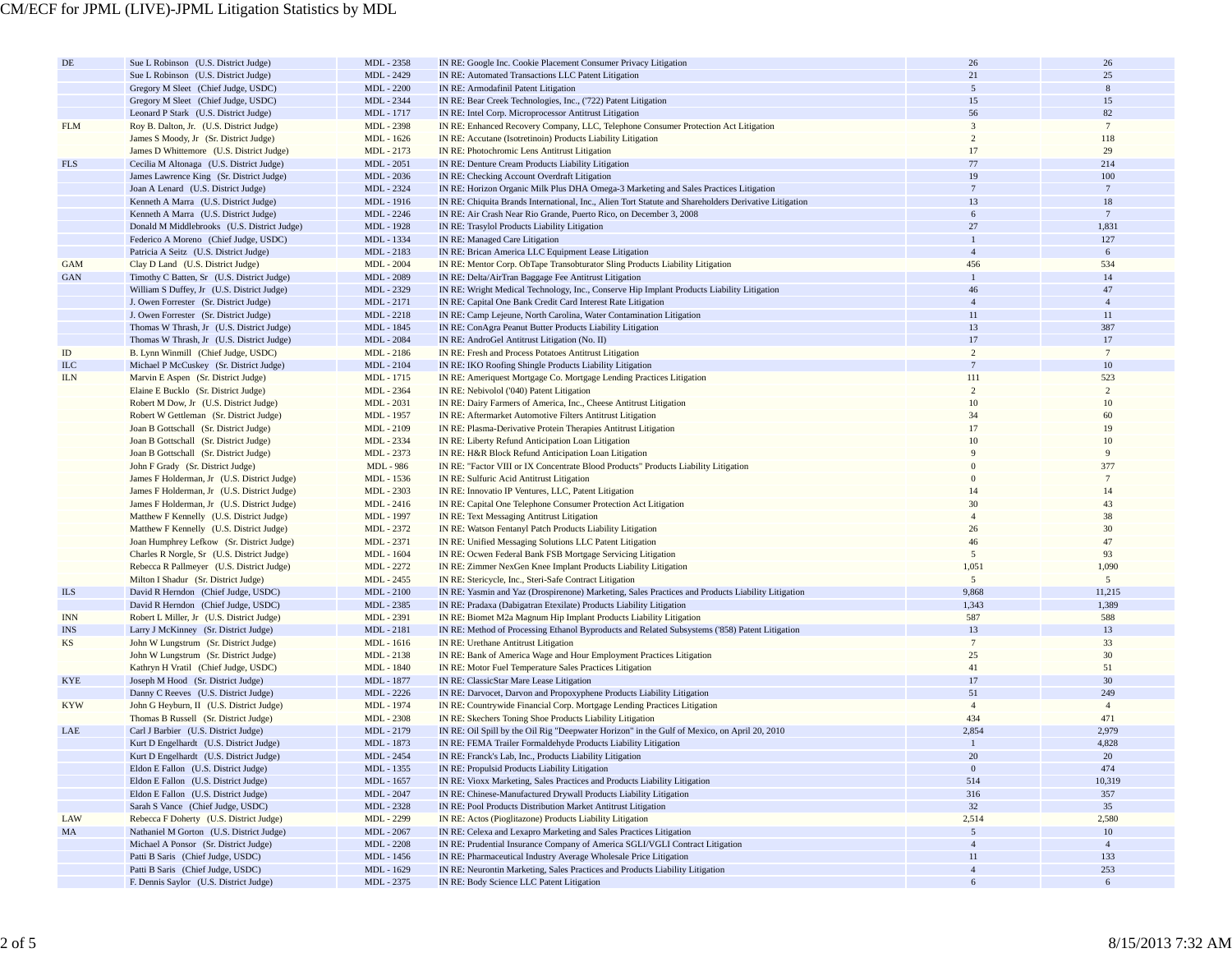|            | F. Dennis Saylor (U.S. District Judge)                                                   | MDL - 2419                      | IN RE: New England Compounding Pharmacy, Inc., Products Liability Litigation                                                                   | 183               | 183             |
|------------|------------------------------------------------------------------------------------------|---------------------------------|------------------------------------------------------------------------------------------------------------------------------------------------|-------------------|-----------------|
|            | Richard G Stearns (U.S. District Judge)                                                  | MDL - 2290                      | IN RE: JPMorgan Chase Mortgage Modification Litigation                                                                                         | 16                | 18              |
|            | Richard G Stearns (U.S. District Judge)                                                  | MDL - 2432                      | IN RE: Neurografix ('360) Patent Litigation                                                                                                    | 9                 | 9               |
|            | Douglas P Woodlock (U.S. District Judge)                                                 | MDL - 2428                      | IN RE: Fresenius GranuFlo/NaturaLyte Dialysate Products Liability Litigation                                                                   | 201               | 202             |
|            | William G Young (U.S. District Judge)                                                    | MDL - 2409                      | IN RE: Nexium (Esomeprazole) Antitrust Litigation                                                                                              | 17                | 17              |
|            | Rya W Zobel (U.S. District Judge)                                                        | MDL - 2193                      | IN RE: Bank of America Home Affordable Modification Program (HAMP) Contract Litigation                                                         | 31                | 32              |
|            | Rya W Zobel (U.S. District Judge)                                                        | MDL - 2242                      | <b>IN RE: Prograf Antitrust Litigation</b>                                                                                                     | $8\phantom{.}$    | $\,$ 8 $\,$     |
| MD         | Catherine C Blake (U.S. District Judge)                                                  | MDL - 2294                      | IN RE: Webvention LLC ('294) Patent Litigation                                                                                                 | 12                | 22              |
|            | Marvin J Garbis (Sr. District Judge)                                                     | MDL - 1961                      | IN RE: Municipal Mortgage & Equity, LLC, Securities and Derivative Litigation                                                                  | 12                | 14              |
|            | J. Frederick Motz (Sr. District Judge)                                                   | MDL - 1586                      | IN RE: Mutual Funds Investment Litigation                                                                                                      |                   | 438             |
|            | Roger W Titus (U.S. District Judge)                                                      | MDL - 2083                      | IN RE: KBR, Inc., Burn Pit Litigation                                                                                                          |                   | 58              |
| ME         | D. Brock Hornby (Sr. District Judge)                                                     | MDL - 2426                      | IN RE: TRS Recovery Services, Inc., and TeleCheck Services, Inc., Fair Debt Collection Practices Act (FDCPA) Litigation                        | 5                 | $5\overline{)}$ |
| MIE        | Marianne O Battani (Sr. District Judge)                                                  | MDL - 2311                      | IN RE: Automotive Parts Antitrust Litigation                                                                                                   | 107               | 127             |
|            | Paul D Borman (U.S. District Judge)                                                      | MDL - 1952                      | IN RE: Packaged Ice Antitrust Litigation                                                                                                       | 96                | 100             |
|            | Sean F Cox (U.S. District Judge)                                                         | MDL - 2042                      | IN RE: Refrigerant Compressors Antitrust Litigation                                                                                            | 38                | 51              |
| <b>MIW</b> | Robert Holmes Bell (U.S. District Judge)                                                 | MDL - 1846                      | IN RE: Trade Partners, Inc., Investors Litigation                                                                                              | 11                | 11              |
| MN         | Michael James Davis (Chief Judge, USDC)                                                  | MDL - 1431                      | IN RE: Baycol Products Liability Litigation                                                                                                    | $\mathbf{1}$<br>9 | 9,107           |
|            | Michael James Davis (Chief Judge, USDC)                                                  | MDL - 1836                      | IN RE: Mirapex Products Liability Litigation                                                                                                   |                   | 438             |
|            | Michael James Davis (Chief Judge, USDC)                                                  | MDL - 2359                      | IN RE: HardiePlank Fiber Cement Siding Litigation                                                                                              | 11<br>198         | 11<br>199       |
|            | Donovan W Frank (U.S. District Judge)                                                    | MDL - 2441<br><b>MDL</b> - 2090 | IN RE: Stryker Rejuvenate and ABG II Hip Implant Products Liability Litigation                                                                 | $\mathbf{0}$      | $\overline{4}$  |
|            | Ann D Montgomery (U.S. District Judge)<br>John R Tunheim (U.S. District Judge)           | MDL - 1943                      | IN RE: Wholesale Grocery Products Antitrust Litigation<br>IN RE: Levaquin Products Liability Litigation                                        | 1,843             | 2,039           |
| MOE        | Henry Edward Autrey (U.S. District Judge)                                                | MDL - 1672                      | IN RE: Express Scripts, Inc., Pharmacy Benefits Management Litigation                                                                          | 9                 | 22              |
|            | Henry Edward Autrey (U.S. District Judge)                                                | MDL - 2382                      | IN RE: Emerson Electric Co. Wet/Dry Vac Marketing and Sales Practices Litigation                                                               | $7\phantom{.0}$   | $7\phantom{.0}$ |
|            | Catherine D Perry (Chief Judge, USDC)                                                    | MDL - 1811                      | IN RE: Genetically Modified Rice Litigation                                                                                                    | 41                | 412             |
|            | Rodney W Sippel (U.S. District Judge)                                                    | MDL - 1736                      | IN RE: Celexa and Lexapro Products Liability Litigation                                                                                        | 13                | 57              |
|            | Rodney W Sippel (U.S. District Judge)                                                    | MDL - 1964                      | IN RE: NuvaRing Products Liability Litigation                                                                                                  | 1,279             | 1,358           |
| <b>MOW</b> | Fernando J Gaitan, Jr (Chief Judge, USDC)                                                | MDL - 2361                      | IN RE: Simply Orange Orange Juice Marketing and Sales Practices Litigation                                                                     | 11                | 14              |
| <b>NCW</b> | Graham C Mullen (Sr. District Judge)                                                     | MDL - 1932                      | IN RE: Family Dollar Stores, Inc., Wage and Hour Employment Practices Litigation                                                               | 13                | 28              |
|            | Graham C Mullen (Sr. District Judge)                                                     | MDL - 2384                      | IN RE: Swisher Hygiene, Inc., Securities and Derivative Litigation                                                                             | 6                 | 6               |
| NH         | Paul J Barbadoro (U.S. District Judge)                                                   | MDL - 2320                      | IN RE: Colgate-Palmolive Softsoap Antibacterial Hand Soap Marketing and Sales Practices Litigation                                             | $\tau$            | 10              |
|            | Steven J McAuliffe (Sr. District Judge)                                                  | MDL - 2263                      | IN RE: Dial Complete Marketing and Sales Practices Litigation                                                                                  | 11                | 17              |
| NJ         | Dennis M Cavanaugh (U.S. District Judge)                                                 | MDL - 2353                      | IN RE: Tropicana Orange Juice Marketing and Sales Practices Litigation                                                                         | 15                | 15              |
|            | Claire C. Cecchi (U.S. District Judge)                                                   | MDL - 1663                      | IN RE: Insurance Brokerage Antitrust Litigation                                                                                                | 13                | 51              |
|            | Stanley R Chesler (U.S. District Judge)                                                  | MDL - 1658                      | IN RE: Merck & Co., Inc., Securities, Derivative & "ERISA" Litigation                                                                          | $\overline{9}$    | 43              |
|            | Stanley R Chesler (U.S. District Judge)                                                  | MDL - 2443                      | IN RE: Nickelodeon Consumer Privacy Litigation                                                                                                 |                   | 6               |
|            | Katharine S Hayden (Sr. District Judge)                                                  | <b>MDL</b> - 2020               | IN RE: Aetna, Inc., Out-of-Network "UCR" Rates Litigation                                                                                      |                   | 13              |
|            | Faith S Hochberg (U.S. District Judge)                                                   | MDL - 1479                      | IN RE: Neurontin Antitrust Litigation                                                                                                          |                   | 22              |
|            | Jose L Linares (U.S. District Judge)                                                     | MDL - 1730                      | IN RE: Hypodermic Products Antitrust Litigation                                                                                                |                   | 10              |
|            | William J Martini (U.S. District Judge)                                                  | MDL - 1763                      | IN RE: Human Tissue Products Liability Litigation                                                                                              | 12                | 252             |
|            | William J Martini (U.S. District Judge)                                                  | MDL - 2280                      | IN RE: Morgan Stanley Smith Barney LLC Wage and Hour Employment Practices Litigation                                                           | 6                 | 6               |
|            | William J Martini (U.S. District Judge)                                                  | MDL - 2415                      | IN RE: L'Oreal Wrinkle Cream Marketing and Sales Practices Litigation                                                                          | 9                 | 9               |
|            | Joel A Pisano (U.S. District Judge)                                                      | MDL - 2243                      | IN RE: Fosamax (Alendronate Sodium) Products Liability Litigation (No. II)                                                                     | 1,083             | 1,100           |
|            | Peter G Sheridan (U.S. District Judge)                                                   | MDL - 2332                      | IN RE: Lipitor Antitrust Litigation                                                                                                            | 30                | 31              |
|            | Peter G Sheridan (U.S. District Judge)                                                   | MDL - 2396                      | IN RE: TR Labs Patent Litigation                                                                                                               | $7\phantom{.0}$   | 9               |
|            | Susan D Wigenton (U.S. District Judge)                                                   | MDL - 2158                      | IN RE: Zimmer Durom Hip Cup Products Liability Litigation                                                                                      | 131               | 244             |
|            | Susan D Wigenton (U.S. District Judge)                                                   | MDL - 2228                      | IN RE: Sprint Premium Data Plan Marketing and Sales Practices Litigation                                                                       | $\,8\,$           | 9               |
|            | Freda L Wolfson (U.S. District Judge)                                                    | MDL - 2418                      | IN RE: Plavix Marketing, Sales Practices and Products Liability Litigation (No. II)                                                            | 52                | 52              |
| <b>NV</b>  | Robert Clive Jones (Chief Judge, USDC)                                                   | MDL - 1878                      | IN RE: Southwest Exchange, Inc., Internal Revenue Service § 1031 Tax Deferred Exchange Litigation                                              | $\overline{1}$    | 5               |
|            | Robert Clive Jones (Chief Judge, USDC)                                                   | MDL - 2357                      | IN RE: Zappos.com, Inc., Customer Data Security Breach Litigation                                                                              | 11                | 11              |
| <b>NYE</b> | Brian M Cogan (U.S. District Judge)                                                      | MDL - 1738                      | IN RE: Vitamin C Antitrust Litigation                                                                                                          | $\overline{4}$    | 10              |
|            | Brian M Cogan (U.S. District Judge)                                                      | MDL - 2023                      | IN RE: Bayer Corp. Combination Aspirin Products Marketing and Sales Practices Litigation                                                       | $\mathbf{0}$      | 13              |
|            | Nicholas G Garaufis (U.S. District Judge)                                                | MDL - 2221                      | IN RE: American Express Anti-Steering Rules Antitrust Litigation (No. II)                                                                      | 13                | 13              |
|            | John Gleeson (U.S. District Judge)                                                       | MDL - 1720                      | IN RE: Payment Card Interchange Fee and Merchant Discount Antitrust Litigation                                                                 | 56                | 57              |
|            | John Gleeson (U.S. District Judge)<br>John Gleeson (U.S. District Judge)                 | MDL - 1775<br>MDL - 2331        | IN RE: Air Cargo Shipping Services Antitrust Litigation<br>IN RE: Propecia (Finasteride) Products Liability Litigation                         | 102<br>739        | 105             |
|            |                                                                                          |                                 |                                                                                                                                                | $\overline{c}$    | 6               |
|            | Dora Lizette Irizarry (U.S. District Judge)<br>Roslynn R. Mauskopf (U.S. District Judge) | MDL - 2215<br>MDL - 2413        | IN RE: Glaceau Vitaminwater Marketing and Sales Practice Litigation (No. II)<br>IN RE: Frito-Lay North America, Inc., "All Natural" Litigation | 13                | 13              |
|            | Allyne R Ross (U.S. District Judge)                                                      | MDL - 2395                      | IN RE: Air Crash at Georgetown, Guyana, on July 30, 2011                                                                                       | 15                | 16              |
|            | Arthur D Spatt (Sr. District Judge)                                                      | MDL - 2451                      | IN RE: HSBC Bank USA, N.A., Debit Card Overdraft Fee Litigation                                                                                | $\overline{3}$    | 3               |
| <b>NYS</b> | Naomi Reice Buchwald (Sr. District Judge)                                                | MDL - 2262                      | IN RE: Libor-Based Financial Instruments Antitrust Litigation                                                                                  | 39                | 58              |
|            | P. Kevin Castel (U.S. District Judge)                                                    | MDL - 1995                      | IN RE: Time Warner Inc. Set-Top Cable Television Box Antitrust Litigation                                                                      | $\mathbf{0}$      | $7\phantom{.0}$ |
|            | P. Kevin Castel (U.S. District Judge)                                                    | MDL - 2058                      | IN RE: Bank of America Corp. Securities, Derivative and Employee Retirement Income Security Act (ERISA) Litigation                             | 19                | 52              |
|            | Miriam Goldman Cedarbaum (Sr. District Judge)                                            | MDL - 2072                      | IN RE: Federal Home Loan Mortgage Corp. (Freddie Mac) Securities Litigation                                                                    | $\overline{c}$    | 5               |
|            | Denise L Cote (Sr. District Judge)                                                       | MDL - 2293                      | IN RE: Electronic Books Antitrust Litigation                                                                                                   | 28                | 30              |
|            | Paul A Crotty (U.S. District Judge)                                                      | MDL - 2013                      | IN RE: Fannie Mae Securities and Employee Retirement Income Security Act (ERISA) Litigation                                                    | $7\phantom{.0}$   | 24              |
|            |                                                                                          |                                 |                                                                                                                                                |                   |                 |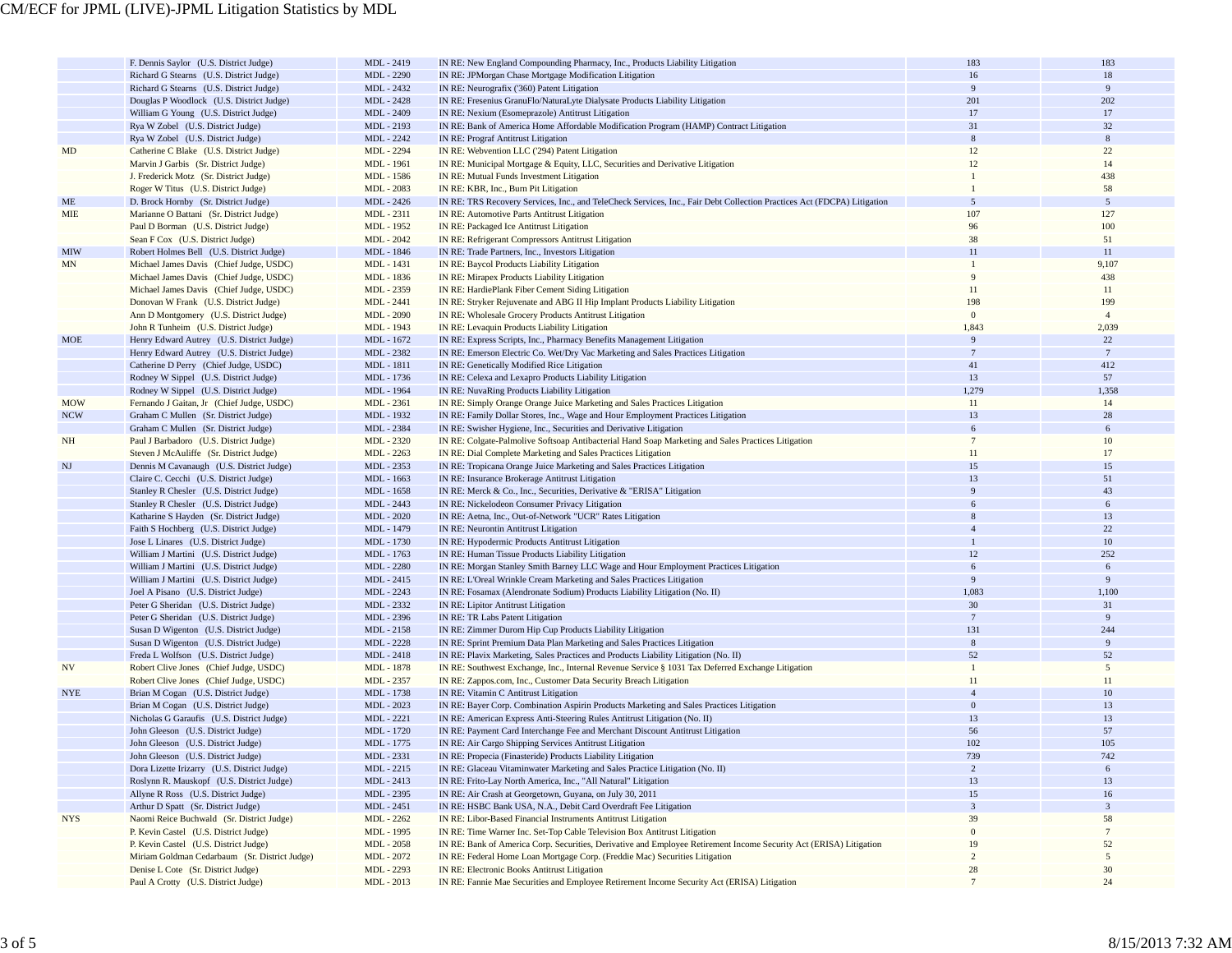|            | George B Daniels (U.S. District Judge)      | MDL - 1379        | IN RE: Literary Works in Electronic Databases Copyright Litigation                                                              | $\overline{2}$ | 5       |
|------------|---------------------------------------------|-------------------|---------------------------------------------------------------------------------------------------------------------------------|----------------|---------|
|            | George B Daniels (U.S. District Judge)      | MDL - 1570        | IN RE: Terrorist Attacks on September 11, 2001                                                                                  | 23             | 28      |
|            |                                             |                   |                                                                                                                                 | 9              | 75      |
|            | Jesse M. Furman (U.S. District Judge)       | MDL - 1529        | IN RE: Adelphia Communications Corp. Securities & Derivative Litigation (No. II)                                                |                |         |
|            | Jesse M. Furman (U.S. District Judge)       | MDL - 2446        | IN RE: Standard & Poor's Rating Agency Litigation                                                                               | 18             | 18      |
|            | Paul G Gardephe (U.S. District Judge)       | MDL - 2011        | IN RE: The Reserve Fund Securities and Derivative Litigation                                                                    | 20             | 40      |
|            | Paul G Gardephe (U.S. District Judge)       | MDL - 2157        | IN RE: JPMorgan Auction Rate Securities (ARS) Marketing Litigation                                                              | $\overline{3}$ | 5       |
|            | Thomas P Griesa (Sr. District Judge)        | MDL - 2052        | IN RE: Tremont Group Holdings, Inc., Securities Litigation                                                                      | 10             | 31      |
|            | Thomas P Griesa (Sr. District Judge)        | MDL - 2075        | IN RE: Austin Capital Management, Ltd., Securities and Employee Retirement Income Security Act (ERISA) Litigation               | $\overline{2}$ |         |
|            |                                             |                   |                                                                                                                                 |                |         |
|            | Thomas P Griesa (Sr. District Judge)        | MDL - 2082        | IN RE: Meridian Funds Group Securities & Employee Retirement Income Security Act (ERISA) Litigation                             | 5              | 5       |
|            | Lewis A Kaplan (Sr. District Judge)         | MDL - 2017        | IN RE: Lehman Brothers Holdings, Inc., Securities & Employee Retirement Income Security Act (ERISA) Litigation                  | 45             | 55      |
|            | Lewis A Kaplan (Sr. District Judge)         | MDL - 2335        | IN RE: Bank of New York Mellon Corp. Foreign Exchange Transactions Litigation                                                   |                | 11      |
|            | Kenneth M Karas (U.S. District Judge)       | MDL - 2450        | IN RE: Ford Fusion and C-Max Fuel Economy Litigation                                                                            | 17             | 17      |
|            | John F Keenan (Sr. District Judge)          | MDL - 1789        | IN RE: Fosamax Products Liability Litigation                                                                                    | 978            | 1,120   |
|            |                                             |                   |                                                                                                                                 |                | 36      |
|            | Victor Marrero (Sr. District Judge)         | MDL - 1950        | IN RE: Municipal Derivatives Antitrust Litigation                                                                               |                |         |
|            | Victor Marrero (Sr. District Judge)         | MDL - 2088        | IN RE: Fairfield Greenwich Group Securities Litigation                                                                          |                | 63      |
|            | Victor Marrero (Sr. District Judge)         | MDL - 2338        | IN RE: MF Global Holdings Ltd. Investment Litigation                                                                            |                | 25      |
|            | Colleen McMahon (U.S. District Judge)       | MDL - 2378        | IN RE: Park West Galleries, Inc., Litigation                                                                                    |                | 9       |
|            | J. Paul Oetken (U.S. District Judge)        | MDL - 2027        | IN RE: Satyam Computer Services, Ltd., Securities Litigation                                                                    |                | 12      |
|            | Robert P Patterson, Jr (Sr. District Judge) | MDL - 2213        | IN RE: Commodity Exchange, Inc., Silver Futures and Options Trading Litigation                                                  |                | 43      |
|            |                                             |                   |                                                                                                                                 |                | 35      |
|            | William H Pauley, III (U.S. District Judge) | MDL - 1409        | IN RE: Currency Conversion Fee Antitrust Litigation                                                                             |                |         |
|            | Loretta A Preska (Chief Judge, USDC)        | MDL - 2030        | IN RE: Merrill Lynch & Co., Inc., Auction Rate Securities (ARS) Marketing Litigation                                            |                | 11      |
|            | Jed S Rakoff (Sr. District Judge)           | MDL - 1902        | IN RE: Refco Inc. Securities Litigation                                                                                         |                | 122     |
|            | Shira Ann Scheindlin (Sr. District Judge)   | MDL - 1358        | IN RE: Methyl Tertiary Butyl Ether ("MTBE") Products Liability Litigation                                                       | 31             | 183     |
|            | Shira Ann Scheindlin (Sr. District Judge)   | MDL - 1499        | IN RE: South African Apartheid Litigation                                                                                       | $\overline{2}$ | 14      |
|            | Shira Ann Scheindlin (Sr. District Judge)   | MDL - 2275        | IN RE: Gerova Financial Group, Ltd., Securities Litigation                                                                      | 3              | 5       |
|            |                                             |                   |                                                                                                                                 | 123            | 123     |
|            | Cathy Seibel (U.S. District Judge)          | MDL - 2434        | IN RE: Mirena IUD Products Liability Litigation                                                                                 |                |         |
|            | Sidney H Stein (Sr. District Judge)         | MDL - 1603        | IN RE: OxyContin Antitrust Litigation                                                                                           | 18             | 94      |
|            | Sidney H Stein (Sr. District Judge)         | MDL - 2070        | IN RE: Citigroup Inc. Securities Litigation                                                                                     | 12             | 24      |
|            | Richard J Sullivan (U.S. District Judge)    | MDL - 2296        | IN RE: Tribune Company Fraudulent Conveyance Litigation                                                                         | 72             | 73      |
|            | Laura Taylor Swain (U.S. District Judge)    | MDL - 1688        | IN RE: Pfizer Inc. Securities, Derivative & "ERISA" Litigation                                                                  | 15             | 31      |
|            | Laura Taylor Swain (U.S. District Judge)    | MDL - 2043        | IN RE: Citigroup, Inc., Auction Rate Securities (ARS) Marketing Litigation (No. II)                                             | $\theta$       | 6       |
|            |                                             | MDL - 1963        |                                                                                                                                 | 6              | 29      |
|            | Robert W Sweet (Sr. District Judge)         |                   | IN RE: The Bear Stearns Companies Inc. Securities, Derivative and Employee Retirement Income Security Act (ERISA)<br>Litigation |                |         |
|            | Robert W Sweet (Sr. District Judge)         | MDL - 2352        | IN RE: Century 21 Department Stores, LLC, Fair and Accurate Credit Transactions Act (FACTA) Litigation                          | 5              | 5       |
|            | Robert W Sweet (Sr. District Judge)         | MDL - 2389        | IN RE: Facebook, Inc., IPO Securities and Derivative Litigation                                                                 | 48             | 56      |
| <b>NYW</b> | William M Skretny (Chief Judge, USDC)       | MDL - 2085        | IN RE: Air Crash Near Clarence Center, New York, on February 12, 2009                                                           | 12             | 60      |
| <b>OHN</b> | Christopher A Boyko (U.S. District Judge)   | MDL - 2001        | IN RE: Whirlpool Corp. Front-Loading Washer Products Liability Litigation                                                       | 10             | 10      |
|            | James G Carr (Sr. District Judge)           | MDL - 1953        | IN RE: Heparin Products Liability Litigation                                                                                    | 139            | 573     |
|            |                                             |                   |                                                                                                                                 |                |         |
|            | Patricia A Gaughan (U.S. District Judge)    | MDL - 2044        | IN RE: Vertrue Inc. Marketing and Sales Practices Litigation                                                                    | 13             | 13      |
|            | David A Katz (Sr. District Judge)           | MDL - 1742        | IN RE: Ortho Evra Products Liability Litigation                                                                                 | 15             | 1,572   |
|            | David A Katz (Sr. District Judge)           | MDL - 2197        | IN RE: DePuy Orthopaedics, Inc., ASR Hip Implant Products Liability Litigation                                                  | 7,860          | 8,023   |
|            | Donald C Nugent (U.S. District Judge)       | MDL - 2220        | IN RE: KABA Simplex Locks Marketing and Sales Practices Litigation                                                              | 19             | 20      |
|            | Donald C Nugent (U.S. District Judge)       | MDL - 2448        | IN RE: Anheuser-Busch Beer Labeling Marketing and Sales Practices Litigation                                                    | 8              | 8       |
|            | Benita Y. Pearson (U.S. District Judge)     | MDL - 2316        | IN RE: Ford Motor Co. Spark Plug and 3-Valve Engine Products Liability Litigation                                               | 5              | 5       |
|            |                                             |                   |                                                                                                                                 | 41             | 729     |
|            | Dan A Polster (U.S. District Judge)         | MDL - 1909        | IN RE: Gadolinium Contrast Dyes Products Liability Litigation                                                                   |                |         |
|            | Jack Zouhary (U.S. District Judge)          | MDL - 2196        | IN RE: Polyurethane Foam Antitrust Litigation                                                                                   | 61             | 94      |
| <b>OHS</b> | Sandra S Beckwith (Sr. District Judge)      | MDL - 2050        | IN RE: Bill of Lading Transmission and Processing System Patent Litigation                                                      | $\overline{0}$ | 14      |
|            | Gregory L Frost (U.S. District Judge)       | MDL - 2233        | IN RE: Porsche Cars North America, Inc., Plastic Coolant Tubes Products Liability Litigation                                    | 8              | 8       |
|            | Edmund A Sargus, Jr (U.S. District Judge)   | MDL - 2433        | IN RE: E. I. du Pont de Nemours and Company C-8 Personal Injury Litigation                                                      | 46             | 46      |
| <b>OKW</b> | Robin J Cauthron (U.S. District Judge)      | MDL - 2048        | IN RE: Cox Enterprises, Inc., Set-Top Cable Television Box Antitrust Litigation                                                 | 6              | 27      |
|            |                                             |                   |                                                                                                                                 | 9              | 9       |
|            | Robin J Cauthron (U.S. District Judge)      | MDL - 2309        | IN RE: Transdata, Inc., Smart Meters Patent Litigation                                                                          |                |         |
| PAE        | Harvey Bartle, III (U.S. District Judge)    | MDL - 1203        | IN RE: Diet Drugs (Phentermine/Fenfluramine/Dexfenfluramine) Products Liability Litigation                                      | 98             | 20,198  |
|            | Michael M Baylson (Sr. District Judge)      | MDL - 2437        | IN RE: Domestic Drywall Antitrust Litigation                                                                                    | 7              | 27      |
|            | Anita B Brody (Sr. District Judge)          | MDL - 2034        | IN RE: Comcast Corp. Set-Top Cable Television Box Antitrust Litigation                                                          | 24             | 24      |
|            | Anita B Brody (Sr. District Judge)          | MDL - 2323        | IN RE: National Football League Players' Concussion Injury Litigation                                                           | 254            | 256     |
|            | Jan E DuBois (Sr. District Judge)           | <b>MDL</b> - 2081 | <b>IN RE: Blood Reagents Antitrust Litigation</b>                                                                               | 32             | 34      |
|            | Mitchell S Goldberg (U.S. District Judge)   | MDL - 2445        | IN RE: Suboxone (Buprenorphine Hydrochloride and Naloxone) Antitrust Litigation                                                 | 12             | 12      |
|            |                                             | MDL - 1782        |                                                                                                                                 | $\overline{5}$ | 6       |
|            | C. Darnell Jones, II (U.S. District Judge)  |                   | IN RE: Pharmacy Benefit Managers Antitrust Litigation                                                                           |                |         |
|            | J. Curtis Joyner (Sr. District Judge)       | MDL - 2235        | IN RE: Foot Locker, Inc., Fair Labor Standards Act (FLSA) and Wage and Hour Litigation                                          | 5              | 5       |
|            | Thomas N. O'Neill, Jr (Sr. District Judge)  | MDL - 2270        | IN RE: CertainTeed Fiber Cement Siding Litigation                                                                               | 19             | 19      |
|            | Gene E.K. Pratter (U.S. District Judge)     | MDL - 2002        | IN RE: Processed Egg Products Antitrust Litigation                                                                              | $22\,$         | 30      |
|            | Gene E.K. Pratter (U.S. District Judge)     | MDL - 2284        | IN RE: Imprelis Herbicide Marketing, Sales Practices and Products Liability Litigation                                          | 132            | 139     |
|            | Eduardo C Robreno (U.S. District Judge)     | MDL - 875         | IN RE: Asbestos Products Liability Litigation (No. VI)                                                                          | 3,531          | 192,020 |
|            |                                             |                   |                                                                                                                                 |                |         |
|            | Cynthia M Rufe (U.S. District Judge)        | MDL - 1871        | IN RE: Avandia Marketing, Sales Practices and Products Liability Litigation                                                     | 3,411          | 4,662   |
|            | Cynthia M Rufe (U.S. District Judge)        | MDL - 2342        | IN RE: Zoloft (Sertraline Hydrochloride) Products Liability Litigation                                                          | 392            | 438     |
|            | Cynthia M Rufe (U.S. District Judge)        | MDL - 2458        | IN RE: Effexor (Venlafaxine Hydrochloride) Products Liability Litigation                                                        | 12             | 12      |
|            |                                             |                   |                                                                                                                                 |                |         |